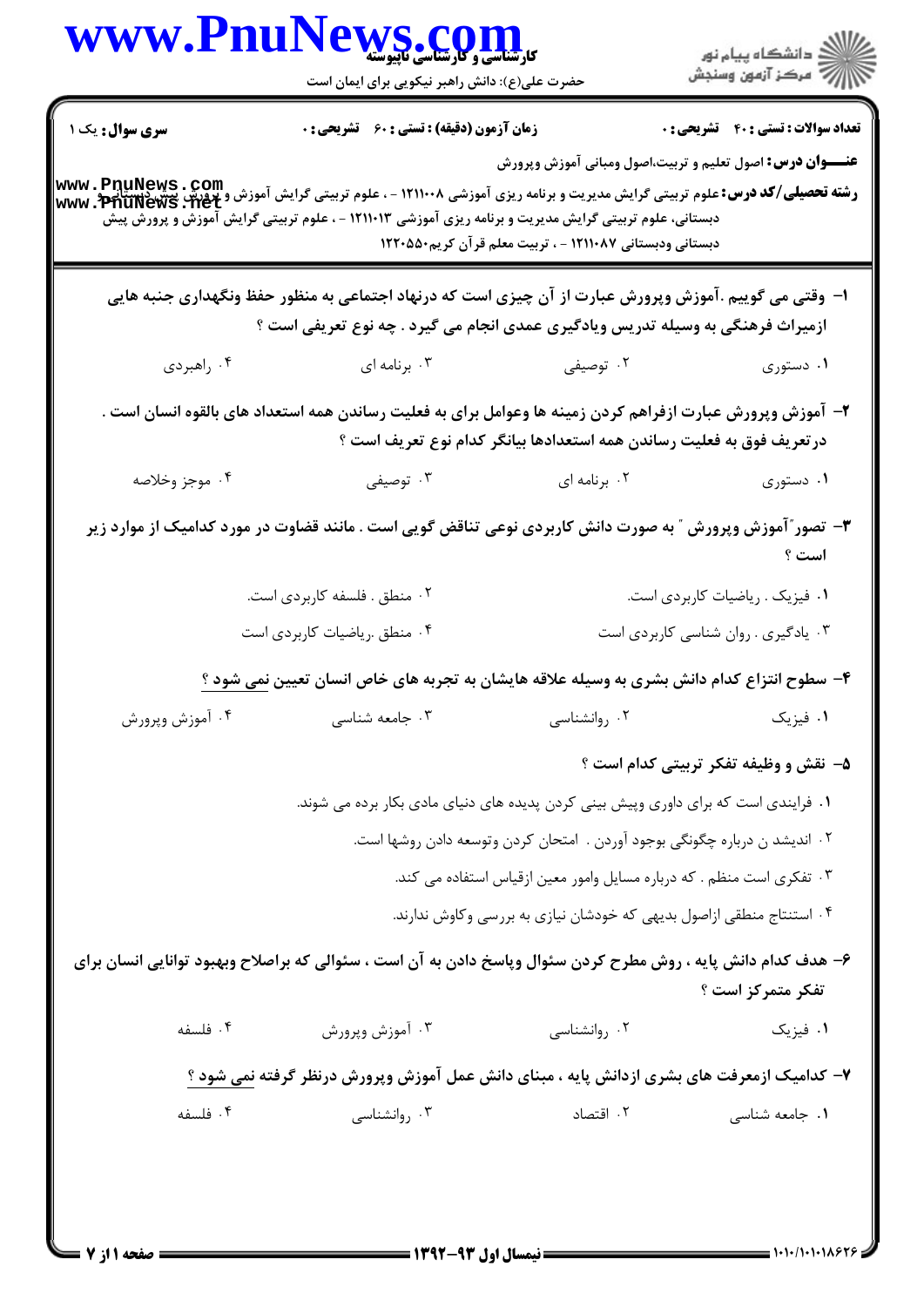## WWW.PnuNews.com

ے<br>کا اللہ کا استگاہ پیام نور<br>کا اللہ میکز آزمون وسنجش

| <b>سری سوال : ۱ یک</b> |                                                                                                                                                                                                                                                                   | <b>زمان آزمون (دقیقه) : تستی : 60 ٪ تشریحی : 0</b> |                                                                                                                              |                                    | <b>تعداد سوالات : تستي : 40 ٪ تشريحي : 0</b>   |
|------------------------|-------------------------------------------------------------------------------------------------------------------------------------------------------------------------------------------------------------------------------------------------------------------|----------------------------------------------------|------------------------------------------------------------------------------------------------------------------------------|------------------------------------|------------------------------------------------|
|                        | <b>رشته تحصیلی/کد درس:</b> علوم تربیتی گرایش مدیریت و برنامه ریزی آموزشی ۱۲۱۱۰۰۸ - ، علوم تربیتی گرایش آموزش و پرورش پش دیستانیم<br>www : PnuNews : neپ<br>دبستانی، علوم تربیتی گرایش مدیریت و برنامه ریزی آموزشی ۱۲۱۱۰۱۳ - ، علوم تربیتی گرایش آموزش و پرورش پیش |                                                    | <b>عنـــوان درس:</b> اصول تعلیم و تربیت،اصول ومبانی آموزش وپرورش<br>دبستانی ودبستانی ۱۲۱۱۰۸۷ - ، تربیت معلم قرآن کریم۱۲۲۰۵۵۰ |                                    |                                                |
|                        |                                                                                                                                                                                                                                                                   |                                                    | ۸– خطری که آموزش وپرورش راتهدید می کند . کدام است ؟                                                                          |                                    |                                                |
|                        |                                                                                                                                                                                                                                                                   |                                                    | ۰۱ تاکید بیش ازحد برفرایند رشد شناختی بویژه روان شناسی شناختی                                                                |                                    |                                                |
|                        |                                                                                                                                                                                                                                                                   |                                                    | ۰۲ استفاده بیش ازحد از یافته های علوم اجتماعی دربرنامه درسی                                                                  |                                    |                                                |
|                        |                                                                                                                                                                                                                                                                   |                                                    |                                                                                                                              |                                    | ۰۳ انتظاراز آموزش وپرورش به عنوان دانش کاربردی |
|                        |                                                                                                                                                                                                                                                                   |                                                    | ۰۴ اختلاف نظر زياد درمورد هدفها و آرمان هاى آموزش وپرورش                                                                     |                                    |                                                |
|                        |                                                                                                                                                                                                                                                                   |                                                    | ۹– کدام گزینه درمورد نگاه کردن به آموزش وپرورش ازدریچه روانشناسی صحیح است ؟                                                  |                                    |                                                |
|                        |                                                                                                                                                                                                                                                                   |                                                    | ۰۱ آموزش وپرورش علاقه زیادی به تفکیک وتوصیف پدیده ای به نام انگیزش دارد.                                                     |                                    |                                                |
|                        |                                                                                                                                                                                                                                                                   |                                                    | ۰۲ نظریه روانشناختی ازاین نقطه نظر که مهمترین کاربرد را درآموزش وپرورش دارد .مورد توجه مربیان است.                           |                                    |                                                |
|                        | ۰۳ آموزش وپرورش علاقمند است به اینکه چگونه می توان علاقه کودکان رابرای یادگیری چیزهای باارزش جلب کرد.                                                                                                                                                             |                                                    |                                                                                                                              |                                    |                                                |
|                        |                                                                                                                                                                                                                                                                   |                                                    | ۰۴ آموزش وپرورش به مفهوم انگیزش بخاطرآن که مورد توجه روان شناسی است . بی علاقه است.                                          |                                    |                                                |
|                        |                                                                                                                                                                                                                                                                   |                                                    | <b>۰۱- کدام گزینه درمورد برنامه درسی رشدی صحیح نیست</b> ؟                                                                    |                                    |                                                |
|                        |                                                                                                                                                                                                                                                                   |                                                    | ۰۱ مجموعه ای ازابزارها برای تحلیل برنامه درسی مدرسه ای است.                                                                  |                                    |                                                |
|                        |                                                                                                                                                                                                                                                                   |                                                    |                                                                                                                              |                                    | ۰۲ برنامه ای نیست که باید آموخته شود.          |
|                        |                                                                                                                                                                                                                                                                   |                                                    | ۰۳ یک رشته تواناییها ومفاهیمی است که کودکان کم وبیش کسب می کنند.                                                             |                                    |                                                |
|                        |                                                                                                                                                                                                                                                                   |                                                    | ۰۴ از یک رشته مواد وموضوعات درسی درست شده است.                                                                               |                                    |                                                |
|                        |                                                                                                                                                                                                                                                                   |                                                    | 11- کدام گزینه کاربرد نظریه های روانشناختی درآموزش وپرورش است ؟                                                              |                                    |                                                |
|                        | ۰۲ چگونگی روش تدریس                                                                                                                                                                                                                                               |                                                    |                                                                                                                              | ٠١. تعيين وانتخاب محتواومطالب درسي |                                                |
|                        |                                                                                                                                                                                                                                                                   | ۰۴ تنظیم محتوا                                     |                                                                                                                              |                                    | ۰۳ ارزشیابی آموزشی                             |
|                        |                                                                                                                                                                                                                                                                   |                                                    | 12- ″ اصل تربیت پذیربودن انسان ″ برای آموزش وپرورش به مثابه کدام وضعیت است ؟                                                 |                                    |                                                |
|                        | ۰۲ اصل موضوعی برای آموزش وپرورش است                                                                                                                                                                                                                               |                                                    |                                                                                                                              |                                    | ٠١ اصل متعارفه براى آموزش وپرورش است           |
|                        | ۰۴ هدفهای آرمانی است                                                                                                                                                                                                                                              |                                                    |                                                                                                                              |                                    | ۰۳ فلسفه آموزش وپرورش است                      |
|                        |                                                                                                                                                                                                                                                                   |                                                    | ۱۳- ازنظرکدام مربیان آموزش وپرورش فرایند تغییرالگوهای رفتار افراد است؟                                                       |                                    |                                                |
|                        | ۰۴ پياژه                                                                                                                                                                                                                                                          | ۰۳ دکتر هوشیار                                     | ۰۲ دیویی                                                                                                                     |                                    | ۰۱ تايلر                                       |
|                        |                                                                                                                                                                                                                                                                   |                                                    |                                                                                                                              |                                    |                                                |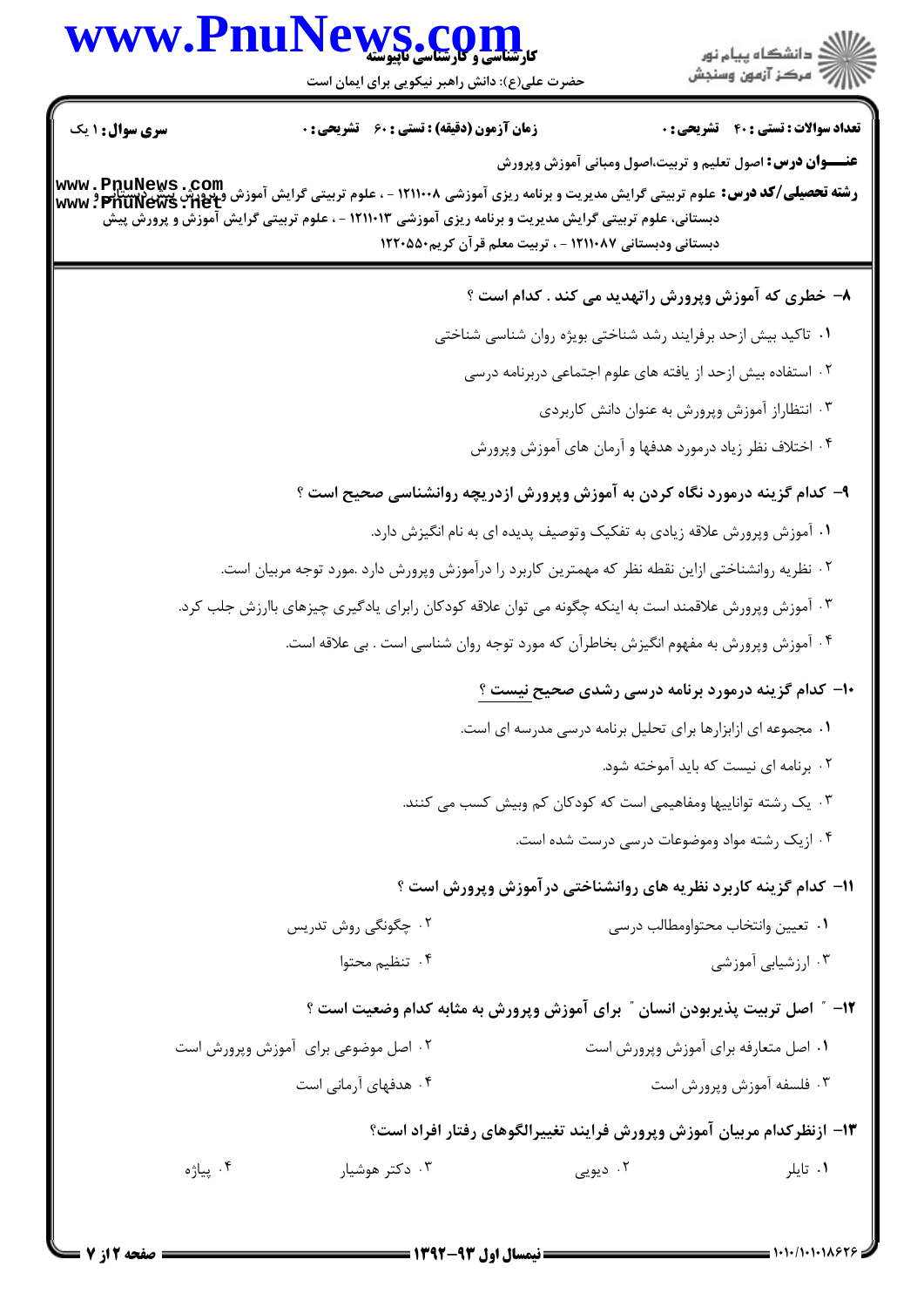|                        | WWW.PnuNews.com                                                                                                                                                                                                                                                |                                                                    |                                                                  |
|------------------------|----------------------------------------------------------------------------------------------------------------------------------------------------------------------------------------------------------------------------------------------------------------|--------------------------------------------------------------------|------------------------------------------------------------------|
|                        | حضرت علی(ع): دانش راهبر نیکویی برای ایمان است                                                                                                                                                                                                                  |                                                                    |                                                                  |
| <b>سری سوال : ۱ یک</b> | <b>زمان آزمون (دقیقه) : تستی : 60 ٪ تشریحی : 0</b>                                                                                                                                                                                                             |                                                                    | <b>تعداد سوالات : تستي : 40 - تشريحي : 0</b>                     |
|                        | -<br><b>رشته تحصیلی/کد درس:</b> علوم تربیتی گرایش مدیریت و برنامه ریزی آموزشی ۱۲۱۱۰۰۸ - ، علوم تربیتی گرایش آموزش ویرورش پیش<br>WWW : PhuNews • 11et<br>دبستانی، علوم تربیتی گرایش مدیریت و برنامه ریزی آموزشی ۱۲۱۱۰۱۳ - ، علوم تربیتی گرایش آموزش و پرورش پیش | دبستانی ودبستانی ۱۲۱۱۰۸۷ - ، تربیت معلم قرآن کریم۱۲۲۰۵۵۰           | <b>عنـــوان درس:</b> اصول تعلیم و تربیت،اصول ومبانی آموزش وپرورش |
|                        | ۱۴- براساس طبقه بندی نیازها توسط پرسکات ، نیاز به داشتن یک فلسفه زندگی درکدام طبقه جای می گیرد ؟                                                                                                                                                               |                                                                    |                                                                  |
| ۰۴ نیازهای ایمنی       | ۰۳ نیازهای تکاملی                                                                                                                                                                                                                                              | ۰۲ نیاز تعلق به گروه                                               | ٠١ نيازهاى اجتماعى                                               |
|                        | ۱۵– کدامیک ازاصول هدفهای آموزش وپرورش شیوه بردباری دربرابر عقاید مخالف واحترام به آزادی نظرات سایر انسانها                                                                                                                                                     |                                                                    | راپرورش می دهد؟                                                  |
|                        | ٠٢ اصل آشنايي واشتراك درتمدن انساني                                                                                                                                                                                                                            |                                                                    | ۰۱ اصل توجه به استعداد ها وشخصیت فردی                            |
|                        | ۰۴ اصل کسب موقعیت اجتماعی وشغلی                                                                                                                                                                                                                                |                                                                    | ۰۳ اصل معنويت وتربيت روحي                                        |
|                        | ۱۶– هدفهای آموزش وپرورش درجمهوری اسلامی ایران توسط کدام اندیشمند به هفت گروه تقسیم شده اند ؟                                                                                                                                                                   |                                                                    |                                                                  |
| ۰۴ دکتر شکوهی          | ۰۳ دکتر هوشیار                                                                                                                                                                                                                                                 | ۰۲ استاد مطهری                                                     | ۰۱ دکترشریعتمداری                                                |
|                        |                                                                                                                                                                                                                                                                | ۱۷– کدام گزینه از هدفهای اقتصادی آموزش وپرورش محسوب می شود؟        |                                                                  |
|                        | ۰۲ توجه به رشد وسلامت ونیرومندی بدن                                                                                                                                                                                                                            |                                                                    | ٠١ تقويت روحيه تعاون                                             |
|                        | ۰۴ داشتن روحیه صبرواستقامت دربرابر مشکلات زندگی                                                                                                                                                                                                                |                                                                    | ۰۳ تربیت روحیه احترام به کارو کوشش                               |
|                        | ۱۸– دکترشکوهی درکتاب تربیت ومراحل آن . رشد دوره کودکی را به چه ترتیب تقسیم بندی کرده است ؟                                                                                                                                                                     |                                                                    |                                                                  |
|                        | ۰۲ طفولیت - کودکی اول - کودکی دوم - کودکی سوم                                                                                                                                                                                                                  |                                                                    | ۰۱ پرستاری از کودک - کودکستانی - دبستانی                         |
|                        | ۰۴ پرستاری از کودک - دوره کودکستانی - دوره دبستانی                                                                                                                                                                                                             |                                                                    | ۰۳ شیرخوارگی - دوره اول کودکی - دوره دوم کودکی                   |
|                        |                                                                                                                                                                                                                                                                | ۱۹- دردوره طفولیت اولین تغییرات مهم رشدی درکودک کدام است ؟         |                                                                  |
|                        | ۰۲ سخن گفتن                                                                                                                                                                                                                                                    |                                                                    | ۰۱ راه رفتن                                                      |
|                        | ۰۴ دستگاه گوارش وروییدن دندانهای شیری                                                                                                                                                                                                                          |                                                                    | ۰۳ رشد عضلات ارادي                                               |
|                        |                                                                                                                                                                                                                                                                | <b>۲۰</b> - کدام گزینه درمورد رشد تکلم کودک صحیح نیست ؟            |                                                                  |
|                        |                                                                                                                                                                                                                                                                | ۰۱ توانایی به کار بردن لغات وکلمات مربوط به دوره گیرندگی است.      |                                                                  |
|                        |                                                                                                                                                                                                                                                                | ۰۲ سخن گفتن قبل از توانایی کنترل عضلات ارادی صورت می گیرد          |                                                                  |
|                        |                                                                                                                                                                                                                                                                |                                                                    | ۰۳ سخن گفتن کودک ازحدود دوسالگی آغاز می شود                      |
|                        |                                                                                                                                                                                                                                                                | ۰۴ سخن گفتن باهوش رابطه ندارد . تقلید وپاداش درسخن گفتن اهمیت دارد |                                                                  |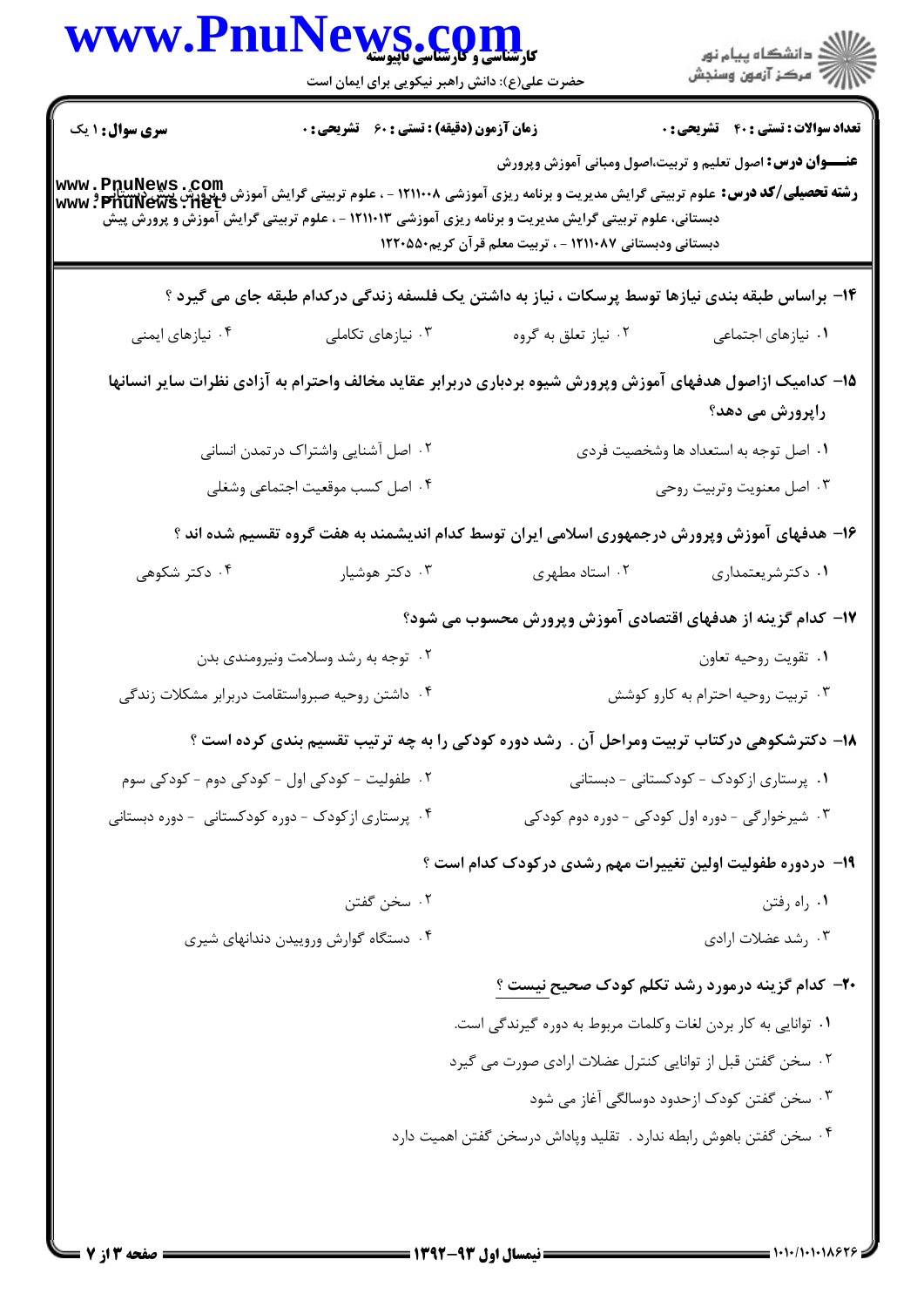|                        | WWW.PnuNews.com<br>حضرت علی(ع): دانش راهبر نیکویی برای ایمان است                                                                                                                                                                                                                            |                                                                                                                               | ِ<br>∭ دانشڪاه پيام نور<br>∭ مرڪز آزمون وسنڊش |
|------------------------|---------------------------------------------------------------------------------------------------------------------------------------------------------------------------------------------------------------------------------------------------------------------------------------------|-------------------------------------------------------------------------------------------------------------------------------|-----------------------------------------------|
| <b>سری سوال : ۱ یک</b> | زمان آزمون (دقیقه) : تستی : 60 گشریحی : 0                                                                                                                                                                                                                                                   |                                                                                                                               | <b>تعداد سوالات : تستی : 40 ٪ تشریحی : 0</b>  |
|                        | <b>رشته تحصیلی/کد درس:</b><br>و <b>شته تحصیلی/کد درس:</b> علوم تربیتی گرایش مدیریت و برنامه ریزی آموزشی ۱۲۱۱۰۰۸ - ، علوم تربیتی گرایش (پیم تربید و سکتائی<br>WWW : PnuNews : 11et<br>دبستانی، علوم تربیتی گرایش مدیریت و برنامه ریزی آموزشی ۱۲۱۱۰۱۳ - ، علوم تربیتی گرایش آموزش و پرورش پیش | <b>عنــــوان درس:</b> اصول تعلیم و تربیت،اصول ومبانی آموزش وپرورش<br>دبستانی ودبستانی ۱۲۱۱۰۸۷ - ، تربیت معلم قرآن کریم۱۲۲۰۵۵۰ |                                               |
|                        | <b>۲۱</b> - کدام گزینه درمورد رشد اجتماعی . عاطفی وذهنی کودک پیش دبستانی صحیح <u>نیست</u> ؟                                                                                                                                                                                                 |                                                                                                                               |                                               |
|                        |                                                                                                                                                                                                                                                                                             | ۰۱ حسادت میان کودکان کودکستانی بروز نمی کند                                                                                   |                                               |
|                        |                                                                                                                                                                                                                                                                                             | ۰۲ ظهور وبروز خشم ناگهانی دراین دوره فراوان دیده می شود                                                                       |                                               |
|                        |                                                                                                                                                                                                                                                                                             | ۰۳ تخیل ومیل به داستانهای شگفت انگیز به اوج خود می رسد                                                                        |                                               |
|                        |                                                                                                                                                                                                                                                                                             | ۰۴ کودکان بیشتر از بازیهای نمایشی لذت می برند                                                                                 |                                               |
|                        |                                                                                                                                                                                                                                                                                             | ۲۲- ازنظر کلاپارد مهمترین اثر بازی برای کودک کدام است ؟                                                                       |                                               |
|                        | ۰۲ جنبه تسکینی ودرمانی                                                                                                                                                                                                                                                                      |                                                                                                                               | ۰۱ جنبه آموزشی وپرورشی                        |
|                        | ۰۴ تمرين تمايلات                                                                                                                                                                                                                                                                            |                                                                                                                               | ۰۳ آشکار سازی خویشتن خویش                     |
|                        | ۲۳– کدامیک ازدانشمندان معتقد است .بازیهای دوران کودکی به منزله هسته حیاتی برای تمام دوران زندگی به شمار می روند ؟                                                                                                                                                                           |                                                                                                                               |                                               |
| ۰۴ پياژه               | ۰۳ فروبل                                                                                                                                                                                                                                                                                    | ۰۲ گروس                                                                                                                       | ٠١ كلاپارد                                    |
|                        |                                                                                                                                                                                                                                                                                             | ۲۴- کدام گزینه درمورد رشد جسمانی کودکان ۷ تا ۱۱ ساله صحیح است؟                                                                |                                               |
|                        |                                                                                                                                                                                                                                                                                             | ۰۱ تطابق وهماهنگی چشمها تاسن ۸ سالگی دربیشتر کودکان کامل نشده است.                                                            |                                               |
|                        |                                                                                                                                                                                                                                                                                             |                                                                                                                               |                                               |
|                        | ۰۲ ازنظر رشد عضلات کوچک . کودک آمادگی لازم برای کارهای ظریف را پیدا کرده است                                                                                                                                                                                                                |                                                                                                                               |                                               |
|                        |                                                                                                                                                                                                                                                                                             | ۰۳ رشد مغز. دستگاه عصبی وقلب به مرحله کمال رسیده است                                                                          |                                               |
|                        |                                                                                                                                                                                                                                                                                             | ۰۴ برتری یکی از دستها ازاین دوره سنی شروع می شود                                                                              |                                               |
|                        |                                                                                                                                                                                                                                                                                             | ۲۵- کدام گزینه درمورد رشد ذهنی کودکان ۷ تا ۱۱ ساله صحیح نیست ؟                                                                |                                               |
|                        |                                                                                                                                                                                                                                                                                             |                                                                                                                               | ۰۱ مفهوم مکان را به تدریج درک می کند          |
|                        |                                                                                                                                                                                                                                                                                             |                                                                                                                               | ۰۲ ادراک مفهوم زمان به کندی رشد می کند        |
|                        |                                                                                                                                                                                                                                                                                             | ۰۳ استعدادهای خاص مانند ریاضی وادبی ظاهر می شوند                                                                              |                                               |
|                        |                                                                                                                                                                                                                                                                                             | ۰۴ ادراک مفهوم عدد به تدریج وبراثر سن وتوسعه تجارب صورت می گیرد                                                               |                                               |
|                        | ۲۶- کدام ویژگی شخصی جزء لاینفک زندگی درمدرسه وخارج ازآن در کودکان ۷ تا ۱۱ ساله است ؟                                                                                                                                                                                                        |                                                                                                                               |                                               |

 $= 1.1 - 11.1 - 11.975$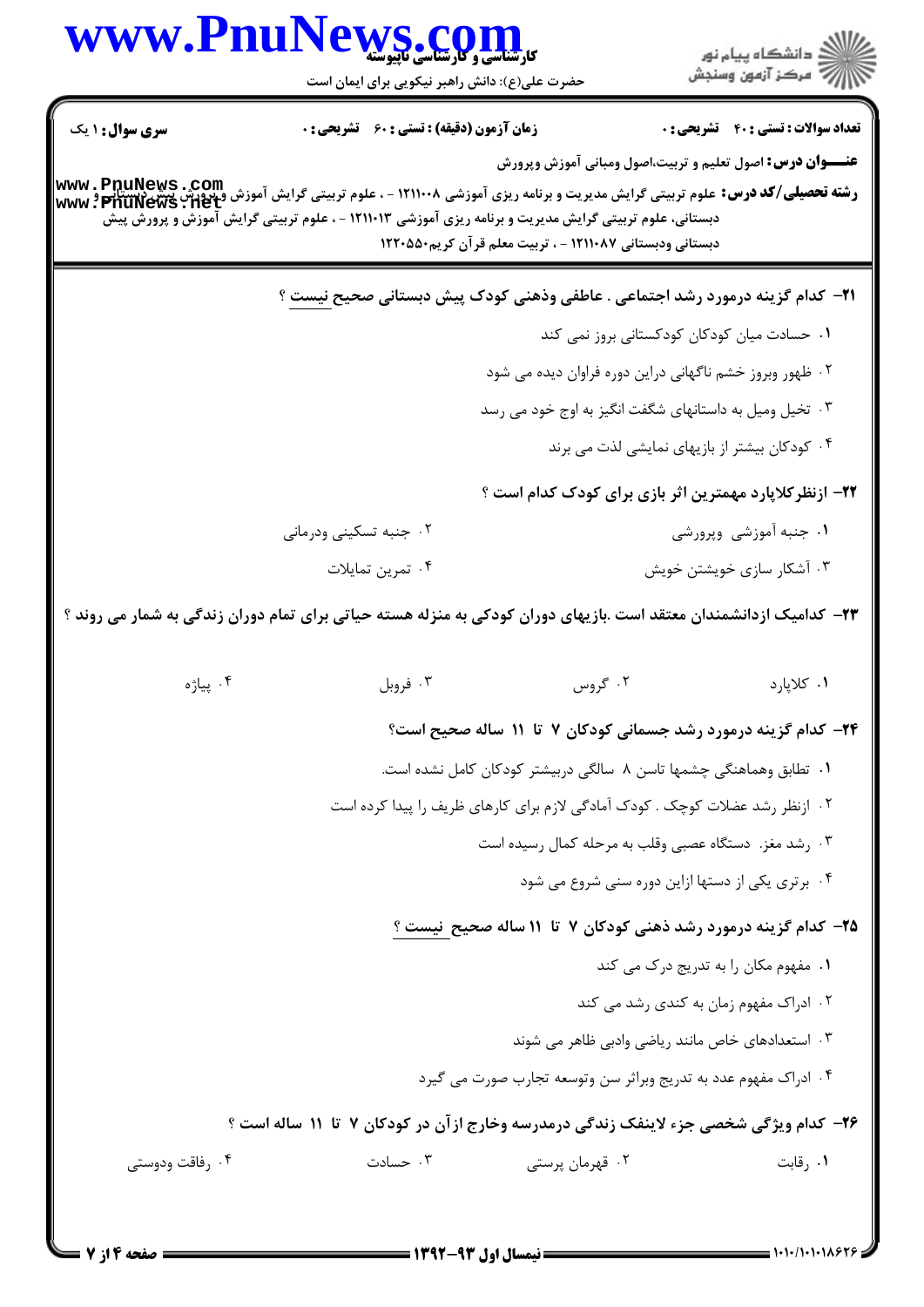|                        | www.PnuNews.co<br><b>کارشناسی و کارشناسی ناپیوست</b><br>حضرت علی(ع): دانش راهبر نیکویی برای ایمان است                                                                                                                                                                                                                                          |                                                                                          | دانشگاه پيام نور $\le$<br>أآ مرکز آزمون وسنجش |
|------------------------|------------------------------------------------------------------------------------------------------------------------------------------------------------------------------------------------------------------------------------------------------------------------------------------------------------------------------------------------|------------------------------------------------------------------------------------------|-----------------------------------------------|
| <b>سری سوال :</b> ۱ یک | <b>زمان آزمون (دقیقه) : تستی : 60 ٪ تشریحی : 0</b><br><b>رشته تحصیلی/کد درس:</b><br><b>رشته تحصیلی/کد درس:</b> علوم تربیتی گرایش مدیریت و برنامه ریزی آموزشی ۱۲۱۱۰۰۸ - ، علوم تربیتی گرایش آموزش بیسی دیستان<br>WWW ، PnuNews : 11et<br>دبستانی، علوم تربیتی گرایش مدیریت و برنامه ریزی آموزشی ۱۲۱۱۰۱۳ - ، علوم تربیتی گرایش آموزش و پرورش پیش | <b>عنـــوان درس:</b> اصول تعلیم و تربیت،اصول ومبانی آموزش وپرورش                         | <b>تعداد سوالات : تستی : 40 قشریحی : 0</b>    |
|                        |                                                                                                                                                                                                                                                                                                                                                | دبستانی ودبستانی ۱۲۱۱۰۸۷ - ، تربیت معلم قرآن کریم۱۲۲۰۵۵۰                                 |                                               |
|                        | <b>۲۷</b> – دانش آموزان دردوره راهنمایی و اوایل دبیرستان به کدام ویژگی شخصی خود بیش ازسایر ویژگیها اهمیت می دهند؟                                                                                                                                                                                                                              |                                                                                          |                                               |
| ۰۴ بدنی                | ۰۳ اجتماعی                                                                                                                                                                                                                                                                                                                                     | ۰۲ عاطفی                                                                                 | ۰۱ عقلانی                                     |
|                        | ۲۸- رشد عقلی نوجوان تاچه سنی ادامه پیدا می کند ودر چه سنی حالت نسبتا باثباتی پیدا می کند؟                                                                                                                                                                                                                                                      |                                                                                          |                                               |
|                        |                                                                                                                                                                                                                                                                                                                                                |                                                                                          | ۰۱ تا ۱۳ سالگی ادامه ودر ۱۶ سالگی ثبات        |
|                        |                                                                                                                                                                                                                                                                                                                                                |                                                                                          | ۰۲ تا ۱۶ سالگی ادامه ودر ۲۱ سالگی ثبات        |
|                        |                                                                                                                                                                                                                                                                                                                                                |                                                                                          | ۰۳ تا۱۶ سالگی ادامه ودر ۱۸ سالگی ثبات         |
|                        |                                                                                                                                                                                                                                                                                                                                                |                                                                                          | ۰۴ تا ۱۳ سالگی ادامه ودر ۲۱ سالگی ثبات        |
|                        |                                                                                                                                                                                                                                                                                                                                                | ۲۹- دررابطه بارشد روانی وذهنی دوره نوجوانی . نوجوانان نیاز شدید به کدام ویژگی را دارند ؟ |                                               |
|                        | ۰۲ تایید                                                                                                                                                                                                                                                                                                                                       |                                                                                          | ۰۱ دانستن نظر دیگران درمورد خود               |
|                        | ۰۴ استقلال                                                                                                                                                                                                                                                                                                                                     |                                                                                          | ۰۳ گروه همسالان                               |
|                        |                                                                                                                                                                                                                                                                                                                                                | <b>۳۰</b> - تحقیقات درباره ویژگی شخصی معلمان ، گویای کدام واقعیت است ؟                   |                                               |
|                        |                                                                                                                                                                                                                                                                                                                                                | ۰۱ دارای ثبات عاطفی وتوانایی سازگاری بیشتر با مردم هستند                                 |                                               |
|                        |                                                                                                                                                                                                                                                                                                                                                |                                                                                          | ۰۲ ازهوش بسیار بالایی برخوردار هستند          |
|                        |                                                                                                                                                                                                                                                                                                                                                |                                                                                          | ۰۳ حافظه بسیار قوی دارند                      |
|                        |                                                                                                                                                                                                                                                                                                                                                |                                                                                          | ۰۴ باجرات واعتماد به نفس تدریس می کنند        |
|                        |                                                                                                                                                                                                                                                                                                                                                | <b>۳۱</b> - کدام گزینه جزء ویژگیهای حرفه ای و فنی معلم است؟                              |                                               |
|                        | ۰۲ تعادل روانی وعاطفی                                                                                                                                                                                                                                                                                                                          |                                                                                          | ٠١ داشتن حافظه خوب                            |
|                        | ۰۴ برقراری ارتباط متقابل وهمدلی                                                                                                                                                                                                                                                                                                                |                                                                                          | ٠٣ توانايي ياددادن وخوب تدريس كردن            |
|                        | ۳۲- لازمه برقرارشدن ″ گفت وشنود ″ میان معلم و شاگرد . براساس نظریه پا ئولوفریره چگونه است ؟                                                                                                                                                                                                                                                    |                                                                                          |                                               |
|                        | ۰۲ میل همکاری توام بارفتار آمرانه                                                                                                                                                                                                                                                                                                              | ٠١ عشق ورزيدن به آدميان وبهره مند شدن از فروتني است                                      |                                               |
|                        | ۰۴ مسلط به درس وخوب تدریس کند                                                                                                                                                                                                                                                                                                                  |                                                                                          | ۰۳ نه زوربگوید ونه زور بشنود                  |
|                        |                                                                                                                                                                                                                                                                                                                                                |                                                                                          |                                               |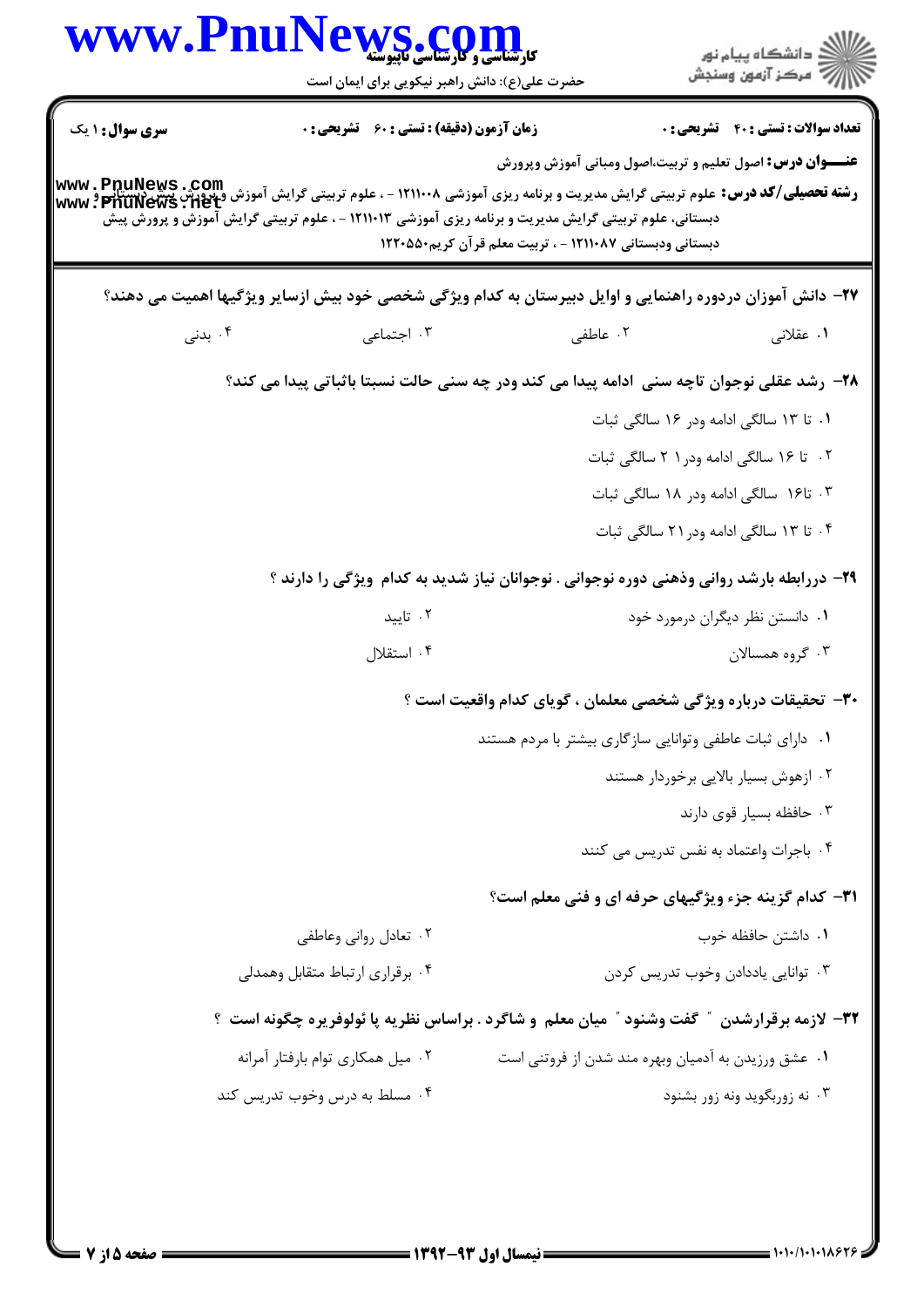| www.Pnul               | <b>PWS.COM</b><br>حضرت علی(ع): دانش راهبر نیکویی برای ایمان است                                                                                                                                                                                                           |                                                          | ڪ دانشڪاه پيا <sub>م</sub> نور<br>ر <i>7</i> مرڪز آزمون وسنڊش                    |
|------------------------|---------------------------------------------------------------------------------------------------------------------------------------------------------------------------------------------------------------------------------------------------------------------------|----------------------------------------------------------|----------------------------------------------------------------------------------|
| <b>سری سوال : ۱ یک</b> | <b>زمان آزمون (دقیقه) : تستی : 60 ٪ تشریحی : 0</b>                                                                                                                                                                                                                        |                                                          | <b>تعداد سوالات : تستی : 40 قشریحی : 0</b>                                       |
|                        | <b>رشته تحصیلی/کد درس:</b> علوم تربیتی گرایش مدیریت و برنامه ریزی آموزشی ۱۲۱۱۰۰۸ - ، علوم تربیتی گرایش آموزش و پرورش پیش دیستانی<br><b>www : PnuNews : 11et</b><br>دبستانی، علوم تربیتی گرایش مدیریت و برنامه ریزی آموزشی ۱۲۱۱۰۱۳ - ، علوم تربیتی گرایش آموزش و پرورش پیش | دبستانی ودبستانی ۱۲۱۱۰۸۷ - ، تربیت معلم قرآن کریم۱۲۲۰۵۵۰ | <b>عنــــوان درس:</b> اصول تعلیم و تربیت،اصول ومبانی آموزش وپرورش                |
|                        |                                                                                                                                                                                                                                                                           |                                                          | 3۳- ازنظر کارل راجرز گام نخست دربرقراری مناسبات صحیح میان معلم وشاگرد کدام است ؟ |
|                        |                                                                                                                                                                                                                                                                           |                                                          | ٠١ صادقانه مواجه شدن باديگران                                                    |
|                        |                                                                                                                                                                                                                                                                           |                                                          | ۰۲ حرفهای مارا گوش دهند . بدون اینکه درباره ما قضاوت کنند                        |
|                        |                                                                                                                                                                                                                                                                           |                                                          | ۰۳ پذیرفتن دیگران ونثار محبت به آنان                                             |
|                        |                                                                                                                                                                                                                                                                           |                                                          | ۰۴ به حرف دیگران گوش دهند وازاین گوش دادن لذت ببرند                              |
|                        | ۳۴– کسب تسلط برای مشخص کردن یادگیری کافی نیست . آنچه موردنظر است تسلط ودستیابی به معرفت ومهارتهایی است                                                                                                                                                                    |                                                          | که حاصل کدام ویژگی شخص است ؟                                                     |
| ۰۴ حافظه               | ۰۳ تجربه                                                                                                                                                                                                                                                                  | ٠٢ استعداد                                               | ۰۱ علاقه                                                                         |
|                        |                                                                                                                                                                                                                                                                           |                                                          | <b>۳۵</b> – کدام گزینه درمورد آموزش وپرورش ویادگیری صحیح <u>نیست ؟</u>           |
|                        |                                                                                                                                                                                                                                                                           |                                                          | ۰۱ فرایند یادگیری همیشه با کسب نوعی تسلط ومهارت درکار همراه است                  |
|                        |                                                                                                                                                                                                                                                                           |                                                          | ۰۲ همه فرایندهای یادگیری . فرایندهای آموزشی وپرورشی هستند                        |
|                        | ۰۳ معمولاً فرایندهای آموزش وپرورش نه تنها شامل یادگیری است . بلکه تدریس رانیز دربرمی گیرد                                                                                                                                                                                 |                                                          |                                                                                  |
|                        | ۰۴ برای آموزش وپرورش یادگیری امری ضروری است . درصورتی که تدریس چندان الزامی نیست                                                                                                                                                                                          |                                                          |                                                                                  |
|                        | ۳۶- کدام گزینه شرط ضروری منطقی به عنوان هسته مرکزی فعالیت تدریس پیشنهاد شده است ؟                                                                                                                                                                                         |                                                          |                                                                                  |
|                        |                                                                                                                                                                                                                                                                           |                                                          | ۰۱ فعالیتهای تدریس باید برمقصودومنظوری مبتنی باشد                                |
|                        |                                                                                                                                                                                                                                                                           |                                                          | ۰۲ تدریس یکی ازمهمترین وظایف مدارس است که باید به نحو احسن انجام گیرد            |
|                        |                                                                                                                                                                                                                                                                           |                                                          | ۰۳ بدون تدریس یادگیری بوجود نمی آید                                              |
|                        | ۰۴ تدریس تنها فعالیتی است که بوسیله آن مفاهیم . مهارتها وارزشها به یادگیرنده منتقل می شود                                                                                                                                                                                 |                                                          |                                                                                  |
|                        |                                                                                                                                                                                                                                                                           |                                                          | ۳۷– اولین ملاحظه فلسفی دربرنامه ریزی فعالیتهای آموزشی کدام است ؟                 |
|                        | ۰۲ مشخص کردن هدفهای آموزشی                                                                                                                                                                                                                                                |                                                          | ٠١ مشخص كردن محتوا ويا موضوع تدريس                                               |
|                        | ۰۴ ارزشیابی آموزشی                                                                                                                                                                                                                                                        |                                                          | ۰۳ انتخاب روش تدريس                                                              |
|                        | ۳۸- کدام نوع انضباط غایت آموزش وپرورش درنظر گرفته می شود وهمچنین فضایل دیگری مانند "یکپارچگی" و "شجاعت "                                                                                                                                                                  |                                                          | رادربرمی گیرد؟                                                                   |
| ۰۴ گروهی               | ۰۳ تحمیلی                                                                                                                                                                                                                                                                 | ۰۲ واسطه ای                                              | ۱. شخصی                                                                          |
|                        |                                                                                                                                                                                                                                                                           |                                                          |                                                                                  |